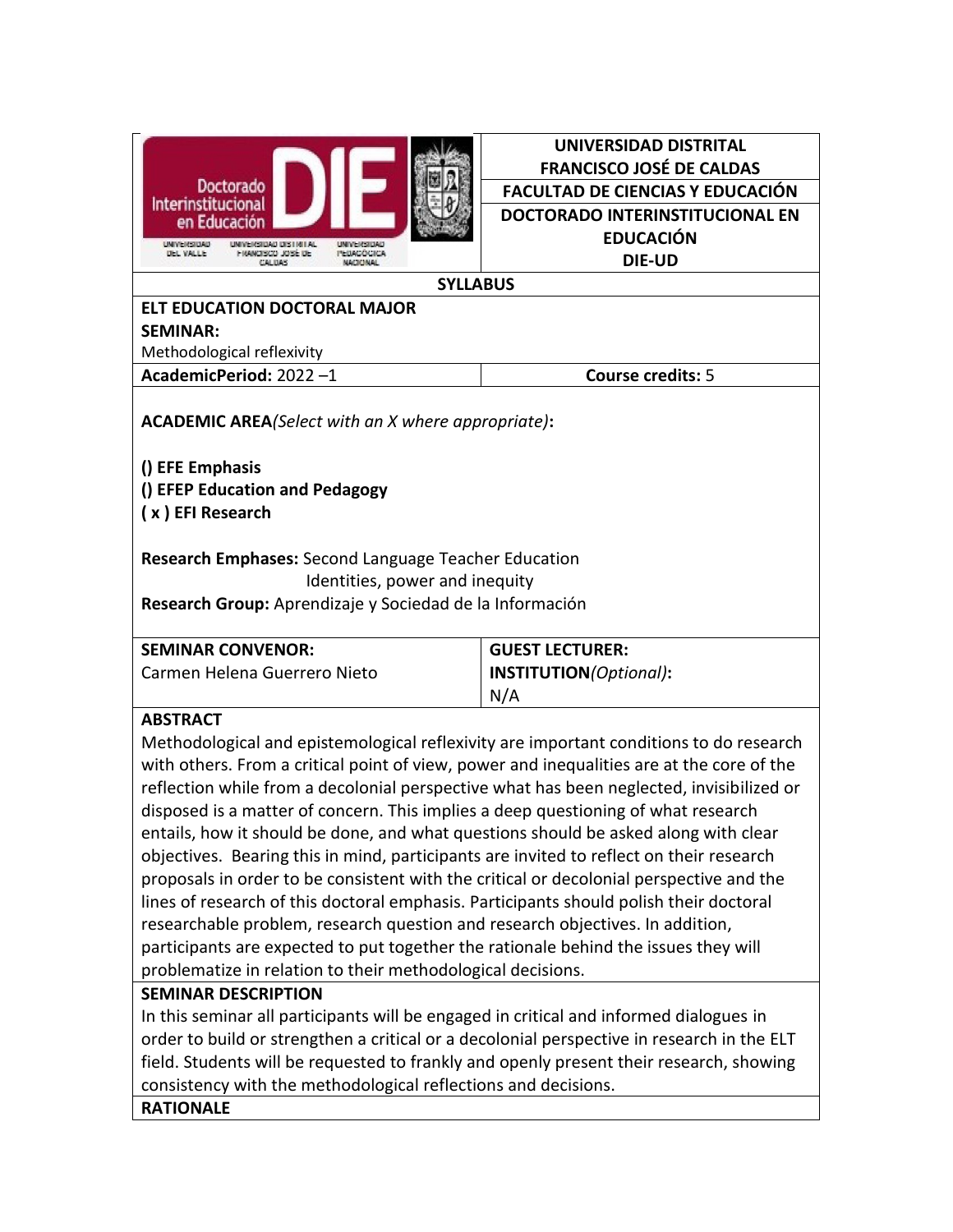This seminar will be (co)constructed as a laboratory where doctoral students are invited to problematize naturalized discourses and practices in relation to research and mainstream methods and methodologies in order to examine their research proposal from different epistemological perspectives (critical and decolonial ones).

## **SEMINAR OBJECTIVES**

### **General objective:**

To construct an epistemological and methodological reflexivity to infuse own research proposal with coherence, cohesion and consistency

## **Specific objectives**

- To back up the researchable problem with evidence taken from different sources in a dialogue with methodological decisions.
- To make visible the researchers and participants' roles otherwise within the methodological doings.

### **SEMINAR CONTENTS**

## **Thematic problem 01: Epistemological positioning towards formulating research problems and methodological doings**

**Guiding question:** What are the implications for methodological decision making processes of conducting research within a critical/decolonial perspective?

## **Thematic problem 02: No metodología vs Must methodologies in Western paradigms: Tensions, contradictions and uncertainties**

**Guiding question:** Regarding your research interest what tensions, contradictions or uncertainties have you experienced?

## **Thematic problem 03: Challenging dominant paradigms in research**

**Guiding question:** How does my research methodology connect to a decolonial (or critical) perspective?

## **SCHEDULE: Thursday 2:00-6:00 p. m.**

**ROOM** Aduanilla de Paiba. Room TBA

### **SEMINAR OUTLINE**

| <b>DATE</b> | <b>TOPIC</b>                           | <b>KEY ACTIVITIES</b> | <b>ASSIGNMENTS</b> |
|-------------|----------------------------------------|-----------------------|--------------------|
| Week        | <b>Introductory section</b>            |                       |                    |
|             |                                        |                       |                    |
|             | <b>General outline of the research</b> |                       |                    |
|             | seminar                                |                       |                    |
|             |                                        |                       |                    |
|             | <b>Desirable elements for Students</b> |                       |                    |
|             | presentations and discussion           |                       |                    |
|             |                                        |                       |                    |
|             | <b>Consistency chart and profiling</b> |                       |                    |
|             | data as sources                        |                       |                    |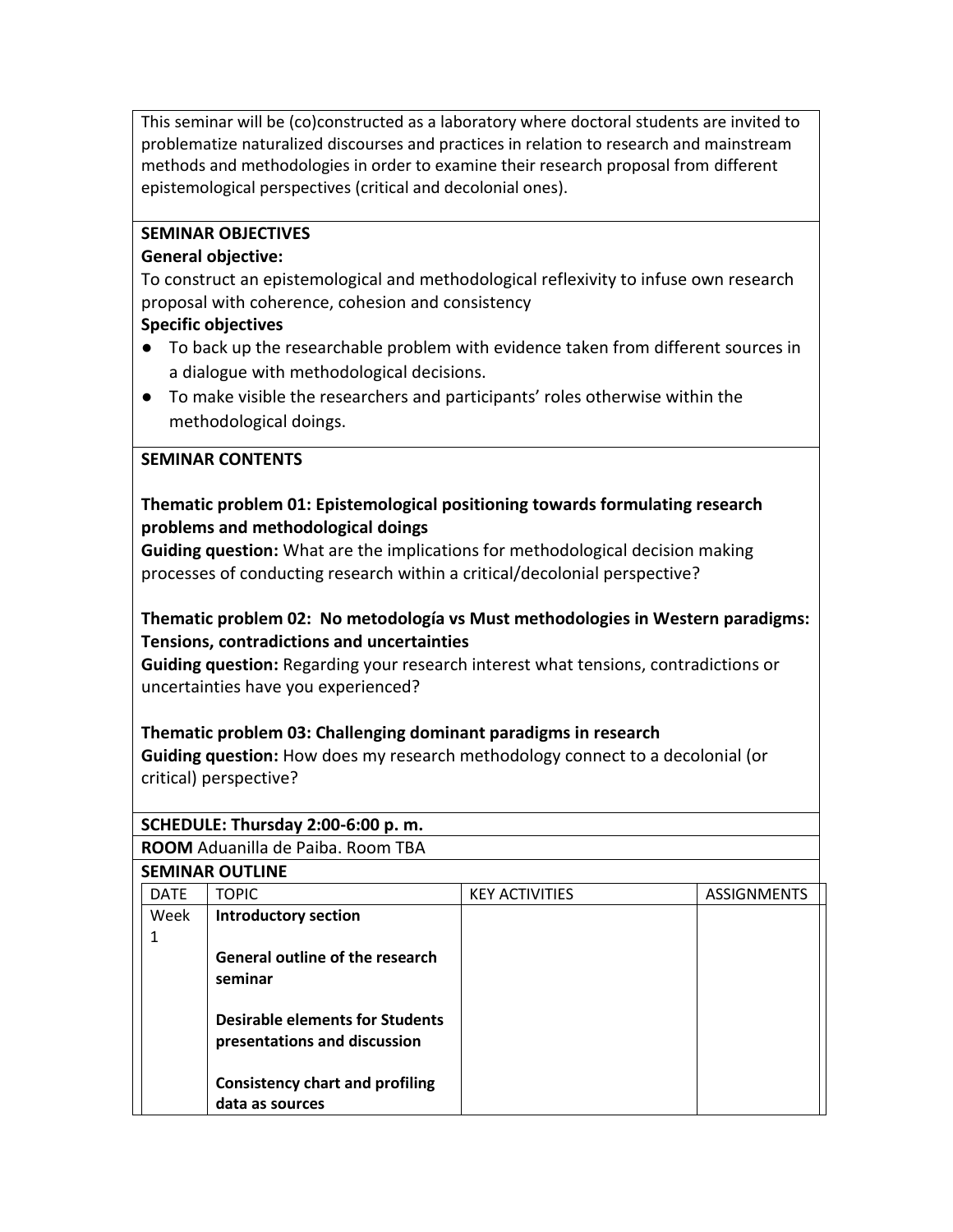|           | Rationale for the adoption of a<br>decolonial perspective or critical<br>perspective<br><b>Q&amp;A</b>                                                                                                                                                                                                                    |                                                                                                   |                                                                                                                                                                        |
|-----------|---------------------------------------------------------------------------------------------------------------------------------------------------------------------------------------------------------------------------------------------------------------------------------------------------------------------------|---------------------------------------------------------------------------------------------------|------------------------------------------------------------------------------------------------------------------------------------------------------------------------|
| Week<br>2 | Thematic problem 01:<br><b>Epistemological positioning</b><br>towards formulating research<br>problems and methodological<br>doings<br><b>Guiding question: What are</b><br>the implications for<br>methodological decision<br>making processes of<br>conducting research within a<br>critical/decolonial<br>perspective? | Each student will present<br>their Research Questions<br>and the Research<br>Objectives (Round 1) | <b>Students</b><br>should prepare<br>a PPT showing<br>the rationale,<br>the process of<br>formulation                                                                  |
|           | Guiding question for presenters:<br>What is your research problem?<br>Can you explain its connection<br>with research objectives? How<br>did you back it up?                                                                                                                                                              |                                                                                                   |                                                                                                                                                                        |
| Week<br>3 | Thematic problem 01:<br><b>Epistemological positioning</b><br>towards formulating research<br>problems and methodological<br>doings<br><b>Guiding question: What are</b><br>the implications for<br>methodological decision<br>making processes of<br>conducting research within a<br>critical/decolonial<br>perspective? | Each student will present<br>their RQ and their RO<br>(Round 2)                                   | <b>Students</b><br>should prepare<br>a PPT<br>contrasting<br>previous RQ<br>and RO with a<br>new versions of<br>them. Show<br>explicitly where<br>changes were<br>made |
|           | Guiding question for presenters:<br>After the feedback you received<br>in round 1                                                                                                                                                                                                                                         |                                                                                                   |                                                                                                                                                                        |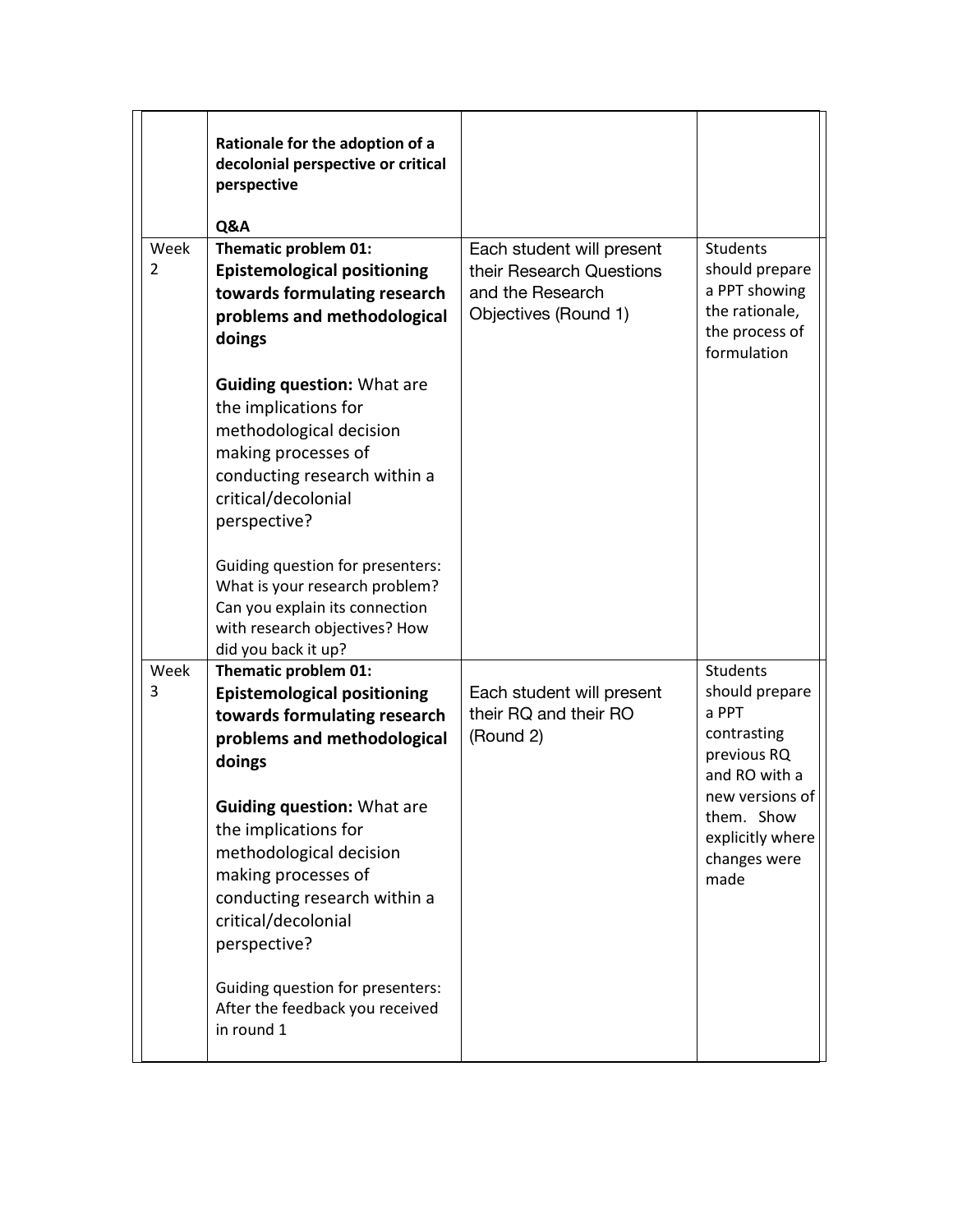|           | Has the problem changed? What<br>new elements are you re-<br>considering?                                                                                                                                                                                                                                                                                                                                                                                                                                                                                                                                                          |                                                                                                                                                                                                                                                                                                                                                                                                                                                              |                                                                                                                                                                                                                                                               |
|-----------|------------------------------------------------------------------------------------------------------------------------------------------------------------------------------------------------------------------------------------------------------------------------------------------------------------------------------------------------------------------------------------------------------------------------------------------------------------------------------------------------------------------------------------------------------------------------------------------------------------------------------------|--------------------------------------------------------------------------------------------------------------------------------------------------------------------------------------------------------------------------------------------------------------------------------------------------------------------------------------------------------------------------------------------------------------------------------------------------------------|---------------------------------------------------------------------------------------------------------------------------------------------------------------------------------------------------------------------------------------------------------------|
| Week<br>4 | Thematic problem 02: No<br>metodología vs. Must<br>methodologies in Western<br>paradigms: Tensions,<br>contradictions and<br>uncertainties<br><b>Guiding question: Regarding</b><br>your research interest, and<br>once you have been<br>confronted with decolonial<br>views on research, what<br>tensions, contradictions or<br>uncertainties have you<br>experienced?<br>Research methodology (Part 1)<br>Which research works are the<br>most relevant for you? And Why?<br>What type of methodologies did<br>you find in these research works?<br>Which elements are the closest to<br>your views on methodological<br>doings? | Research methodology (Part 1)<br>Participants will revisit their<br>research profiling and make a<br>chart of what the authors read<br>asked and what research<br>design they adopted to answer<br>their RQ and RO.<br>Out the of total of articles<br>included in the profiling, pick<br>and choose 5 and present and<br>analysis of which paradigm are<br>embraced by each one of the<br>authors and present your<br>rationale to support your<br>analysis | Prepare an<br>analytical<br>chart with 5<br>remarkable<br>research<br>works. Use<br>color<br>coding to<br>make<br>visible<br>aspects<br>that<br>deserve<br>more<br>attention.<br>Make<br>explicit the<br>paradigms<br>these<br>authors<br>embrace/d<br>eclare |
| Week<br>5 | Thematic problem 02: No<br>metodología vs. Must<br>methodologies in Western<br>paradigms: Tensions,<br>contradictions and<br>uncertainties<br><b>Guiding question: Regarding</b><br>your research interest and<br>once you have been<br>confronted with decolonial<br>views on research, what<br>tensions, contradictions or<br>uncertainties have you<br>experienced?                                                                                                                                                                                                                                                             | Research methodology (Part<br>2): Participants will revisit<br>the readings and<br>discussions from the<br>previous research seminar<br>and talk about who inspired<br>them and where,<br>epistemologically speaking,<br>they see themselves and<br>why (Critical- decolonial-<br>etc.)                                                                                                                                                                      | Prepare a PPT<br>in which you<br>show<br>inspirational<br>elements<br>coming from<br>previous<br>readings. Show<br>connections<br>with research<br>components.                                                                                                |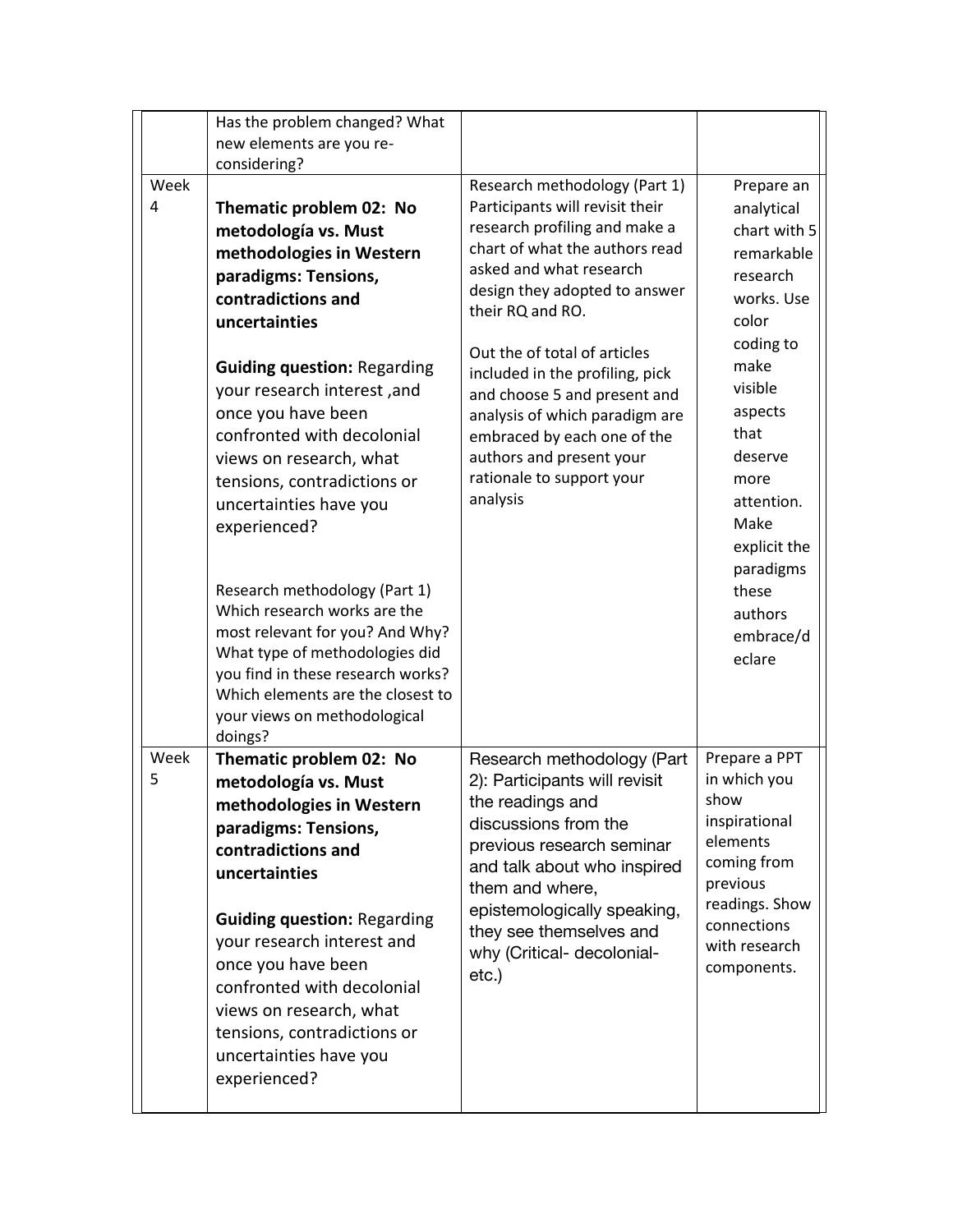|           | Working questions:<br>Which (decolonial) concepts are<br>food for thought?<br>Do you find any possibility of<br>articulation with your work?                                                                                                                                                                                                                                                                        |                                                                                                                                                                                                                                                                                                    |                                                                                                                                             |
|-----------|---------------------------------------------------------------------------------------------------------------------------------------------------------------------------------------------------------------------------------------------------------------------------------------------------------------------------------------------------------------------------------------------------------------------|----------------------------------------------------------------------------------------------------------------------------------------------------------------------------------------------------------------------------------------------------------------------------------------------------|---------------------------------------------------------------------------------------------------------------------------------------------|
| Week<br>6 | Thematic problem 02: No<br>metodología vs. Must<br>methodologies in Western<br>paradigms: Tensions,<br>contradictions and<br>uncertainties<br><b>Guiding question: Regarding</b><br>your research interest and<br>once you have been<br>confronted with decolonial<br>views on research, what<br>tensions, contradictions or<br>uncertainties have you<br>experienced?                                              | Research methodology (Part<br>3): What research path<br>(design) you plan to follow,<br>what elements of that<br>particular design you<br>embrace and which you<br>distance yourself from, what<br>elements bring<br>epistemological tensions<br>and how you plan to<br>overcome them. Be creative | Draft your<br>methodology,<br>phases,<br>processes.<br>Explain<br>possibilities of<br>adaptation,<br>tensions or<br>contradictions.         |
| Week<br>7 | Thematic problem 03:<br><b>Challenging dominant</b><br>paradigms in research<br><b>Guiding question: How does</b><br>my research methodology<br>connect to a decolonial (or<br>critical) perspective?<br>How are you planning to subvert<br>vertical relations between you as<br>a researcher and your<br>participants?<br>What kind of negotiations do you<br>anticipate as a researcher with<br>time constraints? | Get to know your participants:<br>Who are your knowledgeable<br>subjects? How are you<br>planning to "seduce" them to<br>be part of your study? What do<br>you know about them?                                                                                                                    | Contextualize<br>your research!<br>bring to the<br>surface the<br>human side of<br>conducting<br>research, your<br>fears, your<br>ambitions |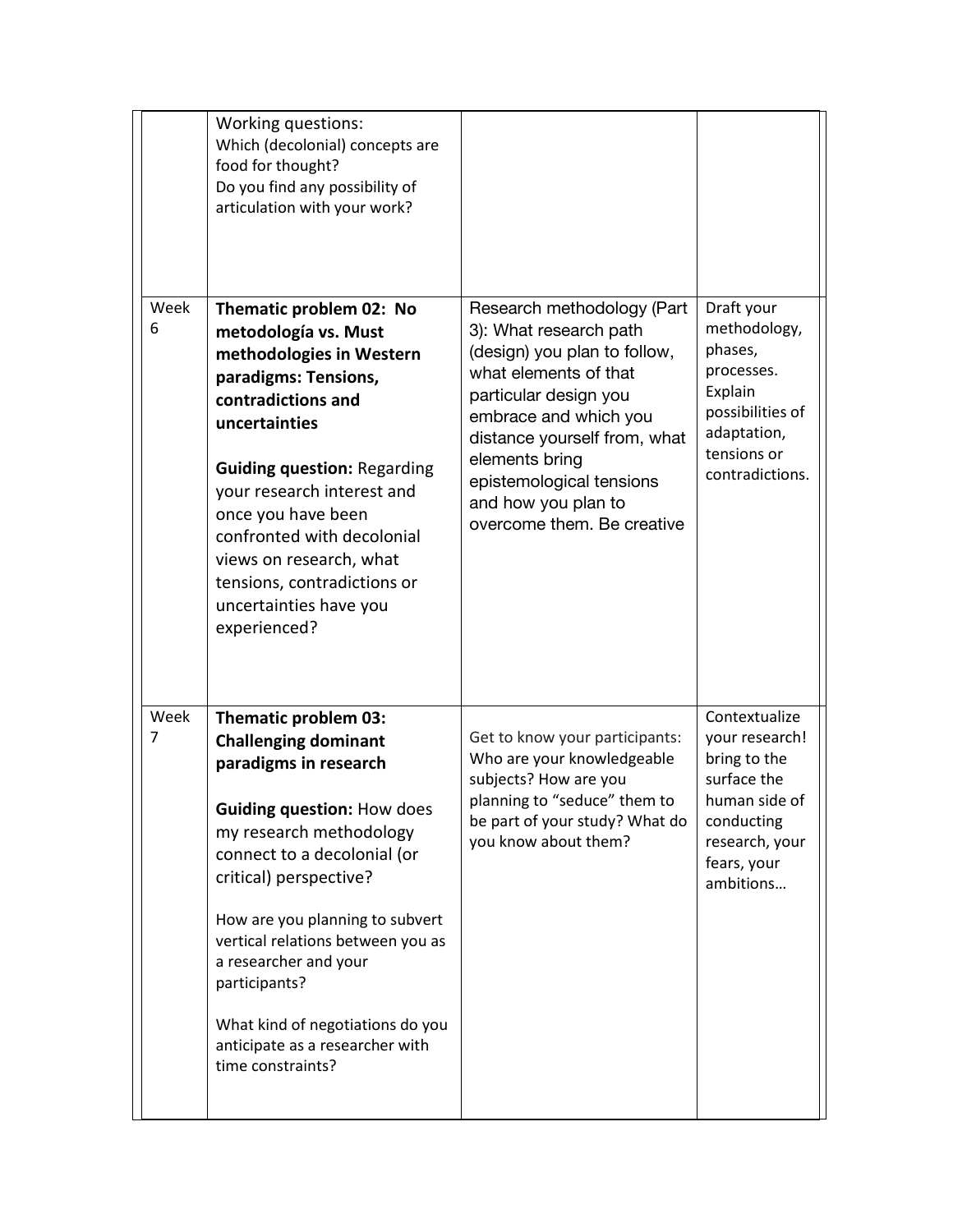| Week<br>8  | <b>Thematic problem 03:</b><br><b>Challenging dominant</b><br>paradigms in research<br><b>Guiding question: How does</b><br>my research methodology fit<br>connect to a decolonial (or<br>critical) perspective?                                                                                                                                                      | Consistency chart. Each<br>participant will present their<br>consistency chart                                                                            | <b>Trace</b><br>consistency,<br>coherence and<br>cohesion<br>among<br>research<br>components.                                                                       |
|------------|-----------------------------------------------------------------------------------------------------------------------------------------------------------------------------------------------------------------------------------------------------------------------------------------------------------------------------------------------------------------------|-----------------------------------------------------------------------------------------------------------------------------------------------------------|---------------------------------------------------------------------------------------------------------------------------------------------------------------------|
|            | As your research work will be<br>evaluated by pairs within a<br>positivistic frameCan you<br>show your research<br>consistency?                                                                                                                                                                                                                                       |                                                                                                                                                           |                                                                                                                                                                     |
| Week       |                                                                                                                                                                                                                                                                                                                                                                       | <b>Spring Break</b>                                                                                                                                       |                                                                                                                                                                     |
| Week<br>9  | <b>Challenging dominant</b><br>paradigms in research<br><b>Guiding question: How does</b><br>my research methodology<br>connect to a decolonial (or<br>critical) perspective?<br><b>Exercise Self-criticism</b><br>Paying attention to each<br>session during the<br>seminarwhat are the<br>weakest elements of your<br>proposal? And what are the<br>strongest ones? | <b>Exercise Self-criticism</b><br>Confession time<br>Where do you feel weak?<br>what you are doing to make<br>up for that?                                | Prepare a PPT<br>(be creative)<br>Expose your<br>fears, wounds,<br>not knowing<br>how to proceed<br>implicated in<br>the<br>construction of<br>your research        |
| Week<br>10 | <b>Challenging dominant</b><br>paradigms in research<br><b>Guiding question: How does</b><br>my research methodology fit<br>connect to a decolonial (or<br>critical) perspective?<br>Exercise constructive criticism                                                                                                                                                  | Consistency chart part 2:<br>After the feedback each<br>participant will bring a new<br>revised chart. This time,<br>classmates will provide<br>feedback- | You will have<br>time to observe<br>in detail a<br>classmate chart<br>to then provide<br>your feedback<br>in the form of<br>questions,<br>doubts,<br>contributions. |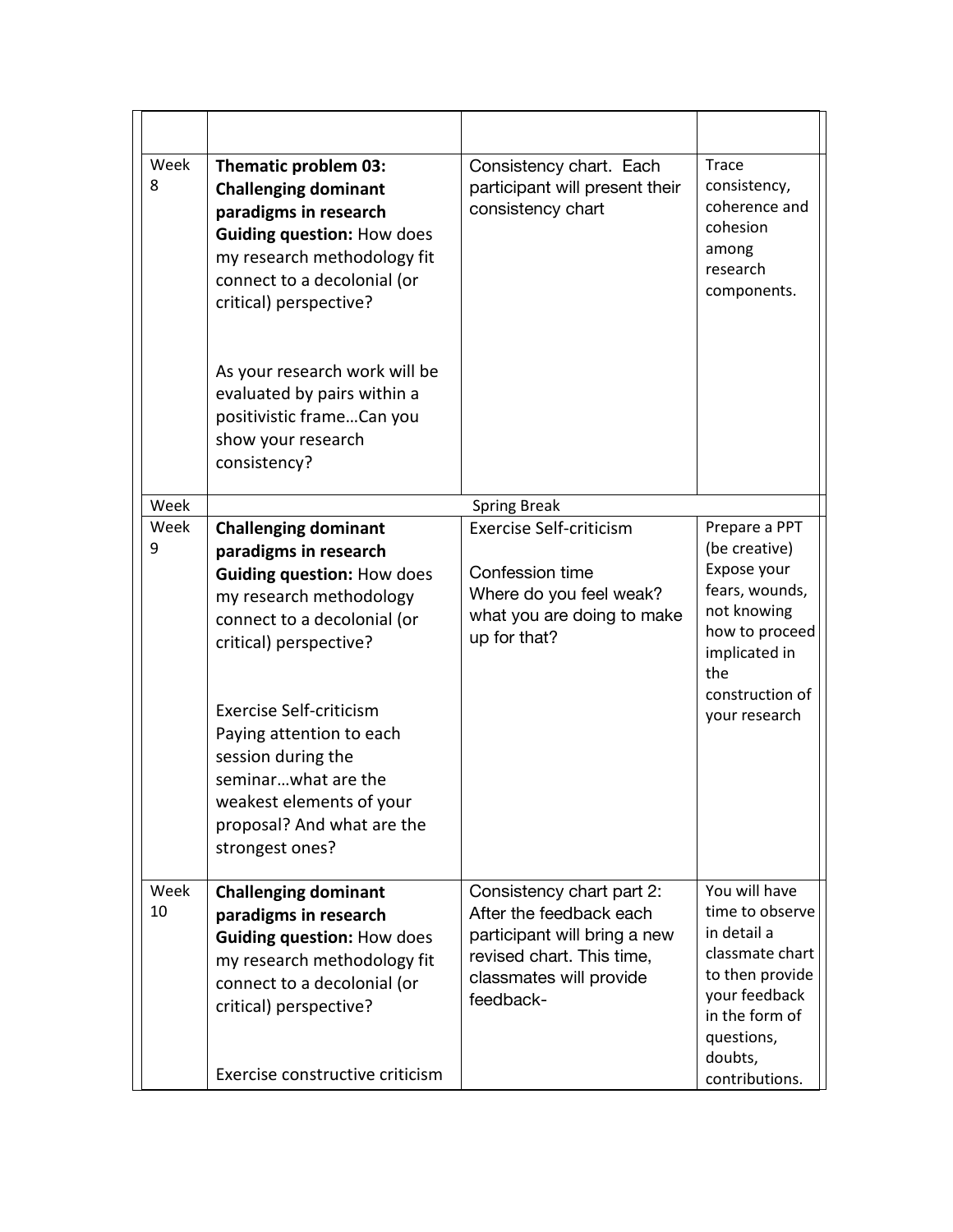|            | Based on the consistency chart<br>of your classmateswhat<br>elements need more<br>attention? And what elements<br>do you recognize as positive<br>ones?                                          |                                                                                                                         |                                                                                                                                |
|------------|--------------------------------------------------------------------------------------------------------------------------------------------------------------------------------------------------|-------------------------------------------------------------------------------------------------------------------------|--------------------------------------------------------------------------------------------------------------------------------|
| Week<br>11 | <b>Challenging dominant</b><br>paradigms in research<br><b>Guiding question: How does</b><br>my research methodology<br>connect to a decolonial (or<br>critical) perspective?<br>On the spot     | Guest speaker will talk<br>about methodological<br>decisions and tensions.<br>Mock project presentation<br>by student 1 | Be ready to<br>make<br>questions!<br>Presenter will<br>have 20<br>minutes to<br>deliver the<br>presentation of<br>the project. |
| Week<br>12 | <b>Challenging dominant</b><br>paradigms in research<br><b>Guiding question: How does</b><br>my research methodology fit<br>connect to a decolonial (or<br>critical) perspective?<br>On the spot | Mock project presentation<br>by student 2<br>and student 3                                                              | Presenters will<br>have 20<br>minutes (each)<br>to deliver the<br>presentation of<br>the project                               |
| Week<br>13 | <b>Challenging dominant</b><br>paradigms in research<br><b>Guiding question: How does</b><br>my research methodology fit<br>connect to a decolonial (or<br>critical) perspective?<br>On the spot | Mock project presentation<br>by student 4<br>and student 5                                                              | Presenter will<br>have 20<br>minutes to<br>deliver the<br>presentation of<br>the project                                       |
| Week<br>14 | <b>Challenging dominant</b><br>paradigms in research<br><b>Guiding question: How does</b><br>my research methodology fit<br>connect to a decolonial (or<br>critical) perspective?                | What are the contributions<br>your research study will<br>bring to the field of ELT.                                    | Check emphasis<br>research lines<br>to trace<br>contributions<br>to the Doctoral<br>Program<br><b>ELT</b> field                |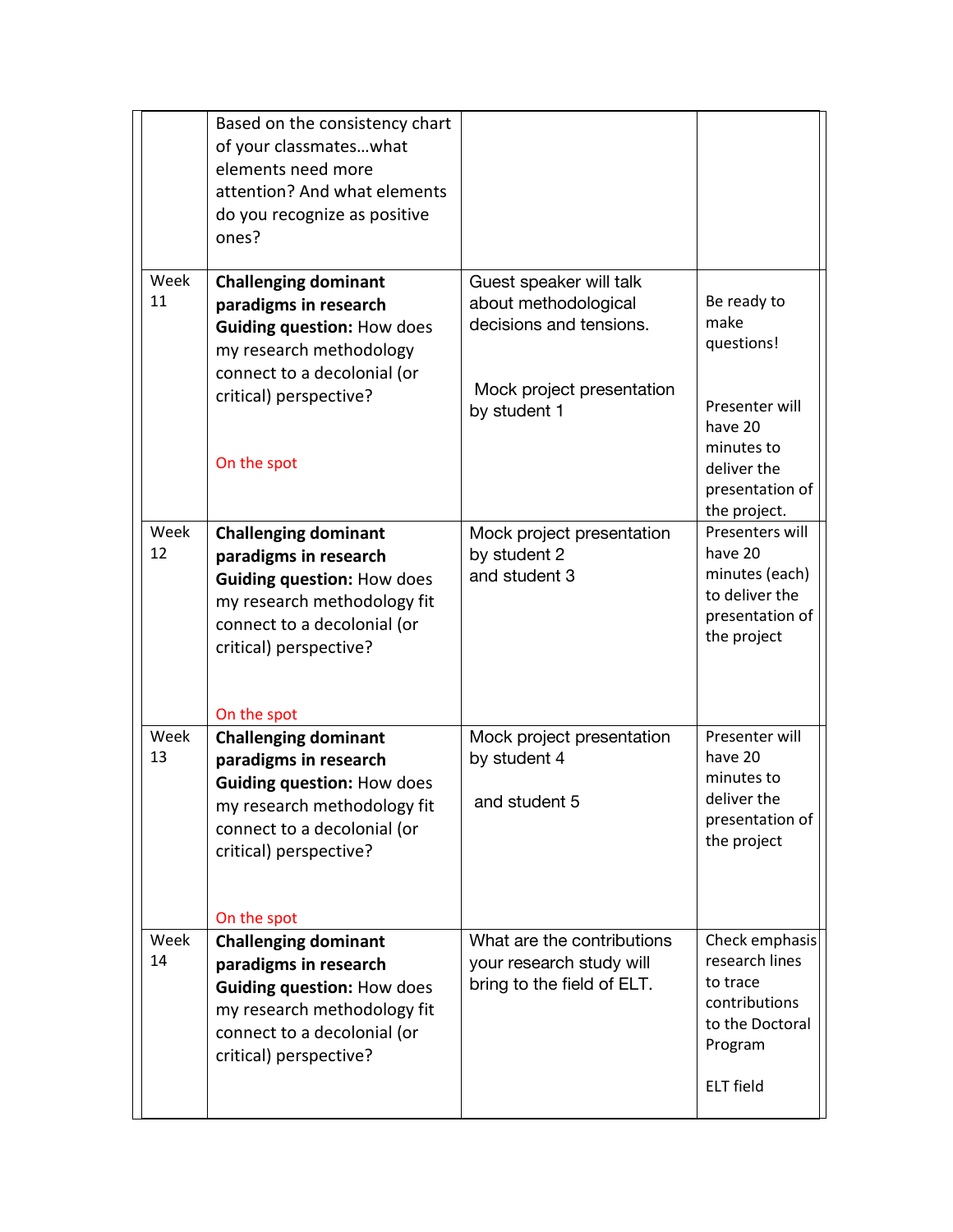|            | Contributions to ELT field,<br>impacts |                                                                     | Education |
|------------|----------------------------------------|---------------------------------------------------------------------|-----------|
| Week<br>15 | Autonomous work                        | Refining the proposal to<br>incorporate methodological<br>decisions |           |
| Week<br>16 | Autonomous work                        | Refining the proposal to<br>incorporate methodological<br>decisions |           |

### **METHODOLOGY**

This seminar will have common sessions where the entire 2018-III cohort will participate in presentations and discussions. In spite of the fact, each one of them is responsible for a particular piece of work, a pair review work will put your evaluating skills to the test while giving feedback to your classmates.

#### **ASSESSMENT**

Participants taking this course will be required to complete the following:

- Delivering several oral presentation during the entire seminar 30%
- Handing in a research paper with problem statement, research question, research objectives and methodology, including participants relationalities – 70%

## **BIBLIOGRAPHY, RESOURCES, DATABASE**

Reading 01

Pulido, G. (2009). Violencia epistémica y descolonización del conocimiento. *Sociocriticism*, 24(1&2): 173-201

Reading 02

Mignolo, W. (2009). Epistemic disobedience, independent thought and de-colonial freedom. Theory, Culture & Society, 26(7&8): 1-23

Reading 03

De Figuereido, E. & Martínez, J. (2021). The locus of enunciation as a way to confront epistemological racism and decolonize scholarly work. *Applied Linguistics*, 42(2): 355- 359

Reading 04

Sugiharto, S. (2020). Enacting the locus of enunciation as a resistant tactic to confront epistemological racism and decolonize scholarly work. *Applied Linguistics*, 1-7

# Reading 05

Castro-Gómez, S. & Grosfoguel, R. (2007). Giro decolonial, teoría crítica y pensamiento heterárquico en S. Castro-Gómez & R. Grosfoguel (Comp.) *El giro decolonial: reflexiones para una diversidad epistémica más allá del capitalismo global*. Siglo del Hombre Editores; Universidad Central, Instituto de Estudios Sociales Contemporáneos y Pontificia Universidad Javeriana, Instituto Pensar, pp. 9-24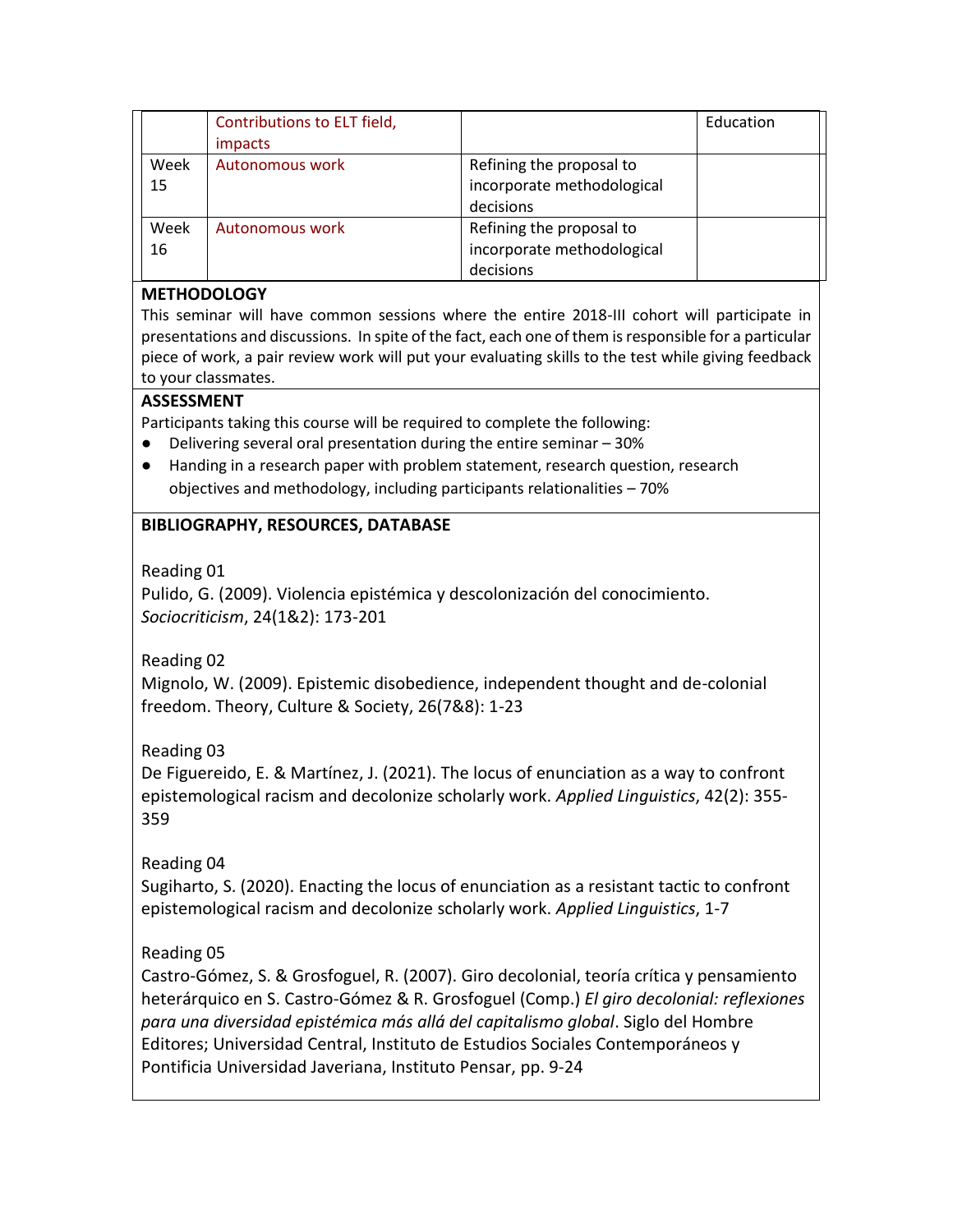Reading 06

Gómez-Barrios, M. (2017). *The Extractive Zone: Social Ecologies and Decolonial Perspectives*. Duke University Press. pp. 1-16.

### Reading 07

Tuhiwai, L. (1999). *Decolonizing methodologies: Research and Indigenous peoples*. Zed Books Ltd & University of Otago Press. pp. 142-162

### Reading 08

De Gialdino, I. (2006). La investigación cualitativa en I. De Gialdino (Comp.). *Estrategias de investigación cualitativa*. Gedisa. pp. 23-60

### Reading 09

Haber, A. (2011). Nometodología Payanesa: Notas de metodología Indisciplinada. *Revista de Antropología*, 23(1): 9-49

## Reading 010

Ortiz, A. & Arias, M. (2019). Hacer decolonial: desobedecer a la metodología de investigación. *Hallazgos*, 16(31): 147-166

### Reading 011

Kincheloe, J., McLaren, P., & Steinberg, S. (2011). Critical pedagogy and qualitative research: Moving to the bricolage. In N. Denzin & Y. Lincoln (Eds.), *The SAGE Handbook of Qualitative Research 4* (pp. 163-177). Sage.

## Reading 012

McDowall, A. & Ramos, F. (2017). Doing decoloniality in the writing borderlands of the PhD. *The Australian Journal of Indigenous Education*, 23: 1-10

#### Reading 013

Cannella, G. & Lincoln, Y. 2011. Ethics, Research Regulations, and Critical Social Science. In Denzin, N. & Lincoln, Y. (Eds) *The SAGE Handbook of Qualitative Research*. Thousand Oaks: SAGE, pp. 81-90.

## **Sources**

Biblioteca Virtual Miguel de Cervantes En [http://www.cervantesvirtual.com/controladores/busqueda\\_avanzada\\_form.php](http://www.cervantesvirtual.com/controladores/busqueda_avanzada_form.php)

Google académico En<http://scholar.google.es/>

Google books E[nhttp://books.google.es/](http://books.google.es/)

Infomine